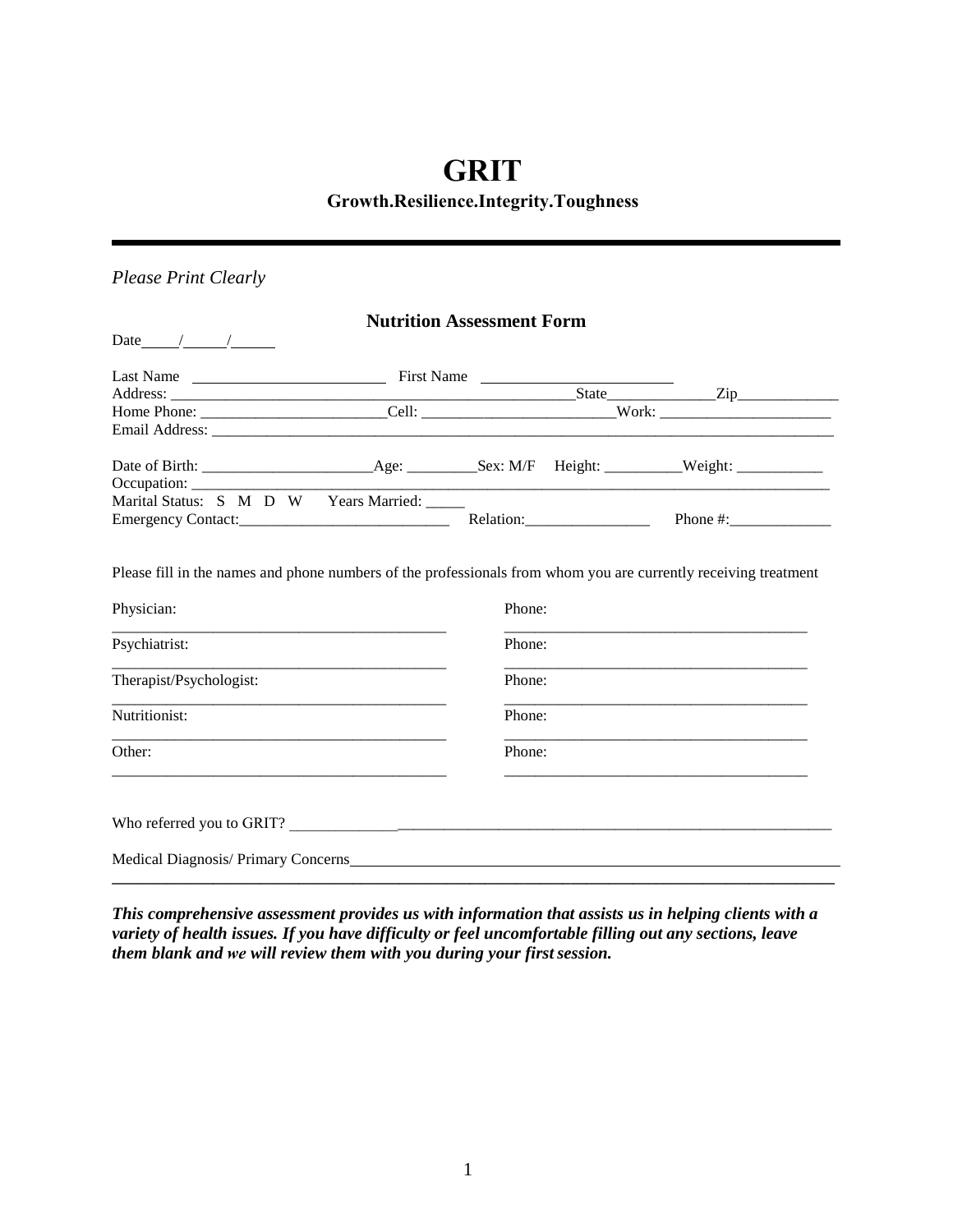Is there anything that surfaced during a recent medical test, lab work, or doctor's visit that you would like to report? \_\_\_\_\_\_\_\_\_\_\_\_\_\_\_\_\_\_\_\_\_\_\_\_\_\_\_\_\_\_\_\_\_\_\_\_\_\_\_\_\_\_\_\_\_\_\_\_\_\_\_\_\_\_\_\_\_\_\_\_\_\_\_\_\_\_\_\_\_\_\_\_\_\_\_\_\_\_\_\_\_\_\_\_\_\_\_\_\_\_\_\_

\_\_\_\_\_\_\_\_\_\_\_\_\_\_\_\_\_\_\_\_\_\_\_\_\_\_\_\_\_\_\_\_\_\_\_\_\_\_\_\_\_\_\_\_\_\_\_\_\_\_\_\_\_\_\_\_\_\_\_\_\_\_\_\_\_\_\_\_\_\_\_\_\_\_\_\_\_\_\_\_\_\_\_\_\_\_\_\_\_\_\_\_

Have you / your family ever been treated for or have a history of:

|                                | You    | Parents | Siblings | <b>Extended Family</b> |
|--------------------------------|--------|---------|----------|------------------------|
| Abdominal cramps               | $\Box$ | □       | □        | П                      |
| Alcoholism                     | $\Box$ | $\Box$  | $\Box$   | □                      |
| Allergies                      | $\Box$ | □       | $\Box$   | □                      |
| Alzheimer's                    | $\Box$ | □       | $\Box$   | П                      |
| Anemia                         | $\Box$ | □       | $\Box$   | ◻                      |
| Anorexia                       | П      | □       | П        | п                      |
| Anxiety disorders              | П      | □       | $\Box$   | п                      |
| Arthritis                      | □      | ◻       | □        | П                      |
| Asthma                         | □      | ◻       | П        | $\Box$                 |
| Behavioral problems            | $\Box$ | □       | П        | П                      |
| <b>Bipolar Disorder</b>        | □      | □       | ◻        | ◻                      |
| Birth defects                  | $\Box$ | □       | $\Box$   | $\Box$                 |
| <b>Bronchitis</b>              | $\Box$ | □       | $\Box$   | □                      |
| Bulimia                        | $\Box$ | □       | $\Box$   | □                      |
| Cancer                         | $\Box$ | □       | □        | ◻                      |
| Chronic Fatigue Syndrome       | $\Box$ | □       | П        | ◻                      |
| Compulsive overeating          | $\Box$ | □       | □        | □                      |
| Congenital defects             | $\Box$ | □       | $\Box$   | п                      |
| Constipation                   | $\Box$ | □       | $\Box$   | п                      |
| Depression                     | $\Box$ | ◻       | □        | $\Box$                 |
| Developmental delays           | $\Box$ | ◻       | □        | □                      |
| <b>Diabetes</b>                | $\Box$ | □       | □        | □                      |
| Diarrhea                       | $\Box$ | □       | П        | $\Box$                 |
| <b>Dizziness</b>               | $\Box$ | $\Box$  | $\Box$   | $\Box$                 |
| Drug abuse                     | $\Box$ | $\Box$  | $\Box$   | $\Box$                 |
| Edema                          | $\Box$ | □       | □        | ◻                      |
| <b>Emotional problems</b>      | $\Box$ | □       | □        | ◻                      |
| Emphysema                      | $\Box$ | ◻       | П        | □                      |
| Fibromyalgia                   | $\Box$ | □       | П        | ◻                      |
| <b>Gestational diabetes</b>    | $\Box$ | ◻       | П        | П                      |
| Heart disease                  | $\Box$ | ◻       | $\Box$   | п                      |
| Heart attack                   | $\Box$ | ◻       | □        | П                      |
| Heart murmur                   | $\Box$ | ◻       | П        | $\Box$                 |
| High blood pressure            | $\Box$ | □       | □        | □                      |
| High cholesterol/triglycerides | $\Box$ | □       | □        | ◻                      |
| Hypoglycemia                   | $\Box$ | □       | $\Box$   | ◻                      |
| Liver disease                  | $\Box$ | □       | $\Box$   | □                      |
| Low blood pressure             | $\Box$ | □       | $\Box$   | $\Box$                 |
| Migraines                      | □      | □       | $\Box$   | ⊔                      |
| Nausea                         | □      | ┓       | П        |                        |
| Obesity                        | $\Box$ | □       | $\Box$   | □                      |
| Osteoporosis/Osteopenia        | $\Box$ | $\Box$  | $\Box$   | □                      |
| Sexual dysfunction             | $\Box$ | □       | $\Box$   | □                      |
| Stroke                         | $\Box$ | ◻       | □        | ◻                      |
| <b>Thyroid Problems</b>        | $\Box$ | ◻       | □        | □                      |
| Urinary tract infections       | $\Box$ | $\Box$  | $\Box$   | $\Box$                 |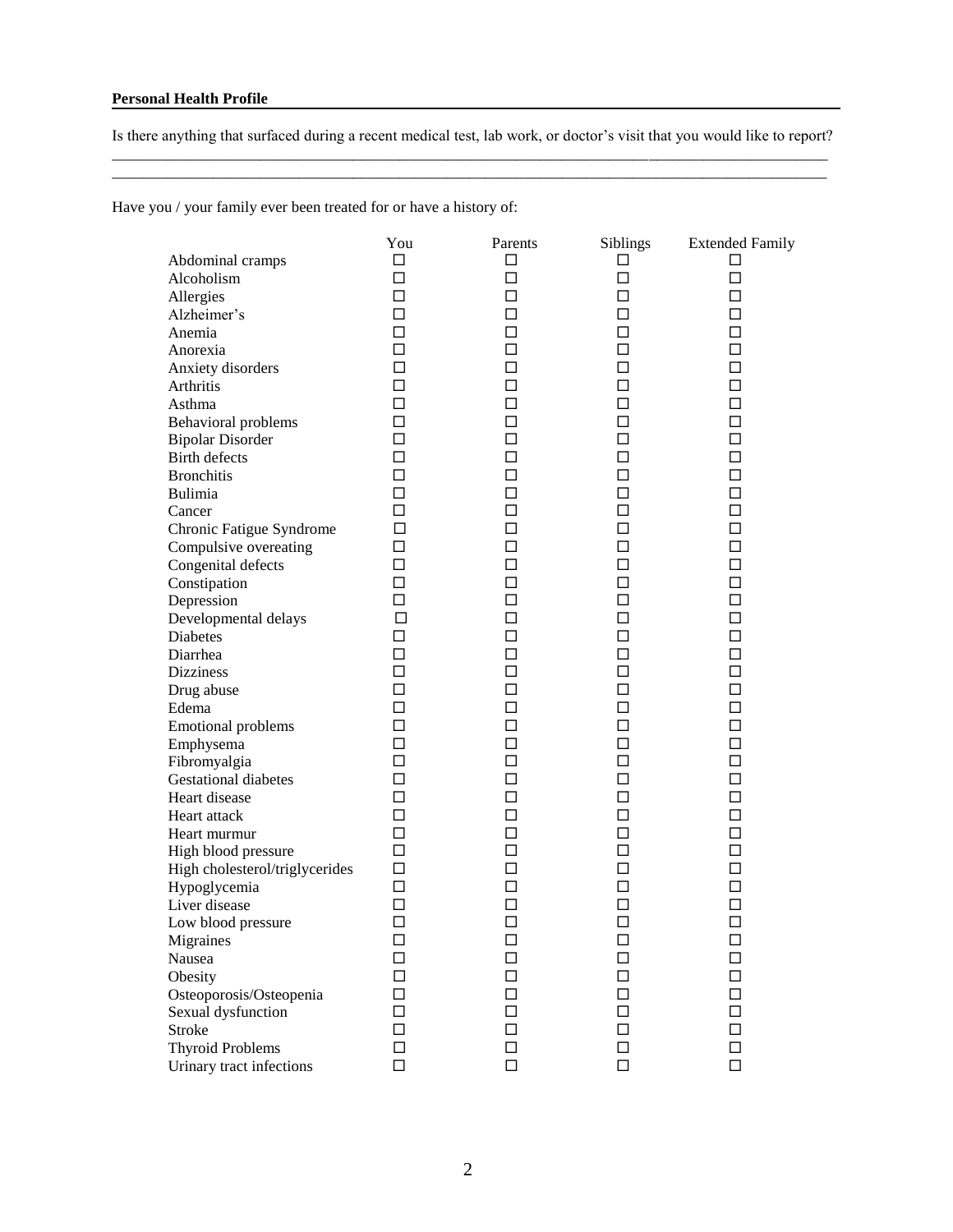| Other chronic or serious health problems/symptoms: |  |
|----------------------------------------------------|--|
|----------------------------------------------------|--|

Please list any hospitalizations / surgeries / in-patient treatments you have had and your age at the time:

\_\_\_\_\_\_\_\_\_\_\_\_\_\_\_\_\_\_\_\_\_\_\_\_\_\_\_\_\_\_\_\_\_\_\_\_\_\_\_\_\_\_\_\_\_\_\_\_\_\_\_\_\_\_\_\_\_\_\_\_\_\_\_\_\_\_\_\_\_\_\_\_\_\_\_\_\_\_\_\_\_\_\_\_\_\_\_\_\_\_\_\_\_ \_\_\_\_\_\_\_\_\_\_\_\_\_\_\_\_\_\_\_\_\_\_\_\_\_\_\_\_\_\_\_\_\_\_\_\_\_\_\_\_\_\_\_\_\_\_\_\_\_\_\_\_\_\_\_\_\_\_\_\_\_\_\_\_\_\_\_\_\_\_\_\_\_\_\_\_\_\_\_\_\_\_\_\_\_\_\_\_\_\_\_\_\_ \_\_\_\_\_\_\_\_\_\_\_\_\_\_\_\_\_\_\_\_\_\_\_\_\_\_\_\_\_\_\_\_\_\_\_\_\_\_\_\_\_\_\_\_\_\_\_\_\_\_\_\_\_\_\_\_\_\_\_\_\_\_\_\_\_\_\_\_\_\_\_\_\_\_\_\_\_\_\_\_\_\_\_\_\_\_\_\_\_\_\_\_\_

#### **Medications/Supplements**

Please list all current medications and dosage:

| Vitamin/Mineral Supplements: |  |
|------------------------------|--|
| Aspirin/Ibuprofen:           |  |
| Other:                       |  |

\_\_\_\_\_\_\_\_\_\_\_\_\_\_\_\_\_\_\_\_\_\_\_\_\_\_\_\_\_\_\_\_\_\_\_\_\_\_\_\_\_\_\_\_\_\_\_\_\_\_\_\_\_\_\_\_\_\_\_\_\_\_\_\_\_\_\_\_\_\_\_\_\_\_\_\_\_\_\_\_\_\_\_\_\_\_\_\_\_\_\_\_\_

#### **Females Only**

| Are you pregnant? Yes_______ No_        |                                                                                                                                                                                                                                |  |
|-----------------------------------------|--------------------------------------------------------------------------------------------------------------------------------------------------------------------------------------------------------------------------------|--|
| If so, how many months?                 |                                                                                                                                                                                                                                |  |
| Number of pregnancies:                  |                                                                                                                                                                                                                                |  |
| Number of miscarriages:                 |                                                                                                                                                                                                                                |  |
| Are you breastfeeding? Yes              | No the set of the set of the set of the set of the set of the set of the set of the set of the set of the set of the set of the set of the set of the set of the set of the set of the set of the set of the set of the set of |  |
| Regular menstrual cycle: Yes No         |                                                                                                                                                                                                                                |  |
| Age at which menstruation began:        |                                                                                                                                                                                                                                |  |
| Menstrual cycle irregular/stopped? Yes_ | No                                                                                                                                                                                                                             |  |
| At what age?                            |                                                                                                                                                                                                                                |  |

#### **Nutritional Profile**

#### **Eating Behaviors**

- check all that apply:
- \_\_\_\_\_ Use food as a reward/to pamper yourself?
- \_\_\_\_\_ Eat to avoid coping with feelings? (stress, depression, boredom)
- \_\_\_\_\_ Eat or snack late at night?
- \_\_\_\_\_\_\_ Skip meals?
- \_\_\_\_\_ Have an inconsistent meal pattern/timing?
- **\_\_\_\_\_** Overeat or eat past fullness?
- \_\_\_\_\_ Eat at inappropriate times? (watching TV, driving, cooking dinner)
- \_\_\_\_\_ Eat on the run? (fast food/convenience food/vending machine)
- Eat too fast or rush through meals?
- Binge or overeat without control?
- \_\_\_\_\_ Purge by vomiting, using laxatives, or other method?
- \_\_\_\_\_ Avoid major food groups?
- \_\_\_\_\_ Avoid social eating?
- **Example 1** Fear of weight gain or loss?
- \_\_\_\_\_ Frequently eat out?
- \_\_\_\_\_ Crave salty foods?
- \_\_\_\_\_ Crave sweets?
- \_\_\_\_\_ Crave high carbohydrate foods?
- **\_\_\_\_\_** Use artificial sweeteners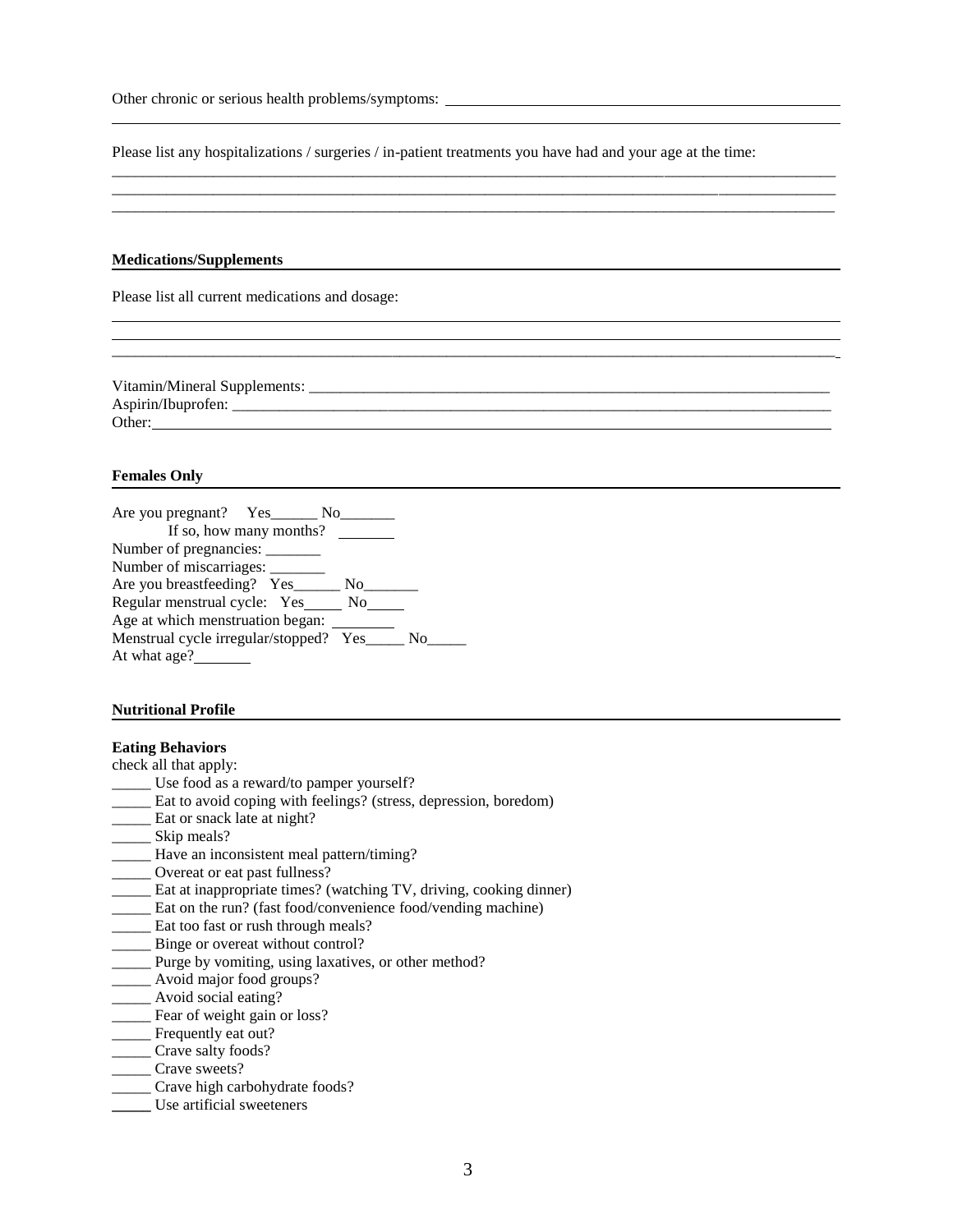| Are you currently on a specific diet? Please explain:                                                                                                                                                                          |  |  |
|--------------------------------------------------------------------------------------------------------------------------------------------------------------------------------------------------------------------------------|--|--|
| Are you allergic to any of the following?                                                                                                                                                                                      |  |  |
| Gluten ________ Egg __________ Milk _________ Dairy _________ Nuts _________ Seafood                                                                                                                                           |  |  |
| Are there any other food groups you exclude?<br>Fruit __________ Vegetables ____________ Starches ____________ Fats                                                                                                            |  |  |
| Other: the contract of the contract of the contract of the contract of the contract of the contract of the contract of the contract of the contract of the contract of the contract of the contract of the contract of the con |  |  |
|                                                                                                                                                                                                                                |  |  |
|                                                                                                                                                                                                                                |  |  |

### **One Day Food Intake Journal**

 $\blacksquare$ 

|                  | Time | Activity and feelings | Food/Beverages | Hunger scale   |
|------------------|------|-----------------------|----------------|----------------|
|                  |      | (while eating)        |                | (before/after) |
| <b>Breakfast</b> |      |                       |                |                |
|                  |      |                       |                |                |
| Snack            |      |                       |                |                |
|                  |      |                       |                |                |
| Lunch            |      |                       |                |                |
|                  |      |                       |                |                |
| Snack            |      |                       |                |                |
|                  |      |                       |                |                |
| Dinner           |      |                       |                |                |
|                  |      |                       |                |                |
| Snack            |      |                       |                |                |
|                  |      |                       |                |                |
|                  |      |                       |                |                |

### **Hunger Scale**

 $\blacksquare$ 

|                | - |        |             |      |                       |  |
|----------------|---|--------|-------------|------|-----------------------|--|
| <b>Starved</b> |   | dungry | Comfortable | Full | Stuffed/Uncomfortable |  |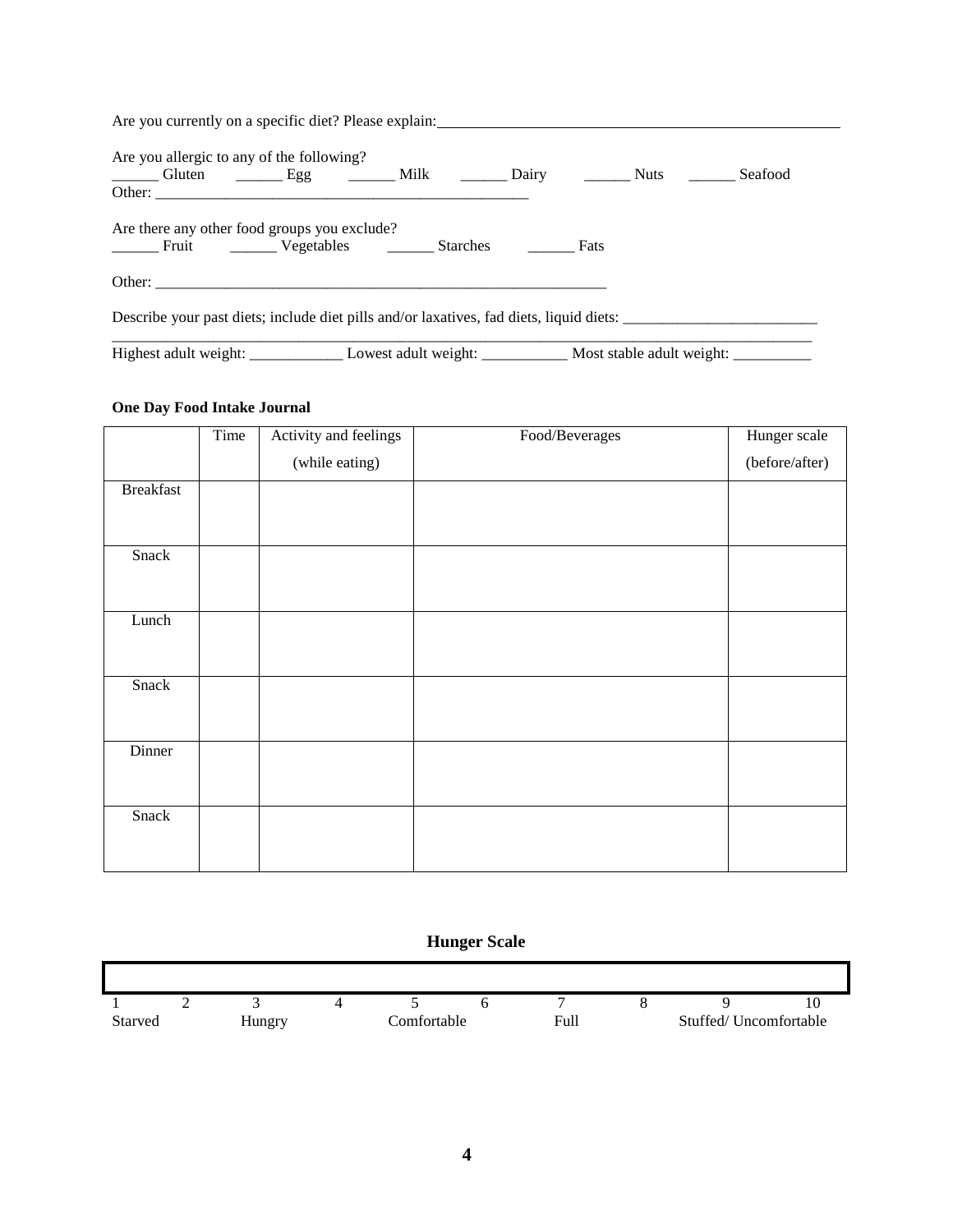Estimate how many servings of the following food groups you have daily:

|                 | $0 - 2$      | 3-5          | 6-8          | 9+           |
|-----------------|--------------|--------------|--------------|--------------|
| <b>Starches</b> |              |              | ΙI           |              |
| Vegetables      | $\mathsf{L}$ | $\mathsf{L}$ | $\mathsf{L}$ | П            |
| Fruits          |              | ΙI           | ΙI           | $\mathsf{L}$ |
| Dairy           |              |              | $1 - 1$      | ΙI           |
| Protein         |              | ΙI           | ΙI           | $\mathsf{L}$ |
| <b>Sweets</b>   |              |              |              | $\mathsf{L}$ |

### **Personal Lifestyle Profile**

Are you over-functioning, under-functioning, or balanced in the time you spend in the following areas?

|                        | Over-functioning Under-functioning | <b>Balanced</b> |
|------------------------|------------------------------------|-----------------|
| Personal Time          |                                    |                 |
| Work/Occupation        |                                    |                 |
| <b>Family Activity</b> |                                    |                 |
| Social Activity        |                                    |                 |
| Physical Activity      |                                    |                 |
| Spiritual Activity     |                                    |                 |

### **Stress Profile**

|                                                              | Yes | Nο |
|--------------------------------------------------------------|-----|----|
| Do you feel in control of your life?                         |     |    |
| Do you feel you have enough personal time?                   |     |    |
| Do you make time to relax at least 15 to 30 minutes per day? |     |    |
| Do you like your job/school?                                 |     |    |
| Do you have friends and enjoy social events?                 |     |    |
| Do you find your family situation stressful?                 |     |    |

Please indicate where your overall stress level currently falls on the scale:

### **Overall Stress Level**

|           | $\overline{c}$                            | 3 | 4                                      | 5 | 6   |                        | 8 | 9                | 10 |
|-----------|-------------------------------------------|---|----------------------------------------|---|-----|------------------------|---|------------------|----|
| No stress |                                           |   | Minimal stress                         |   |     | <b>Moderate Stress</b> |   | Very High Stress |    |
|           |                                           |   |                                        |   |     |                        |   |                  |    |
|           | <b>Self-Esteem and Body Image Profile</b> |   |                                        |   |     |                        |   |                  |    |
|           |                                           |   | My internal thoughts about myself are: |   |     |                        |   |                  |    |
|           |                                           |   | Neutral                                |   |     | Negative               |   |                  |    |
|           |                                           |   |                                        |   |     |                        |   |                  |    |
|           | My confidence level is:                   |   |                                        |   |     |                        |   |                  |    |
| High      |                                           |   | <b>Solution Neutral</b>                |   | Low |                        |   |                  |    |
|           | Areas where I feel confident:             |   |                                        |   |     |                        |   |                  |    |
|           |                                           |   | Areas where I do not feel confident:   |   |     |                        |   |                  |    |